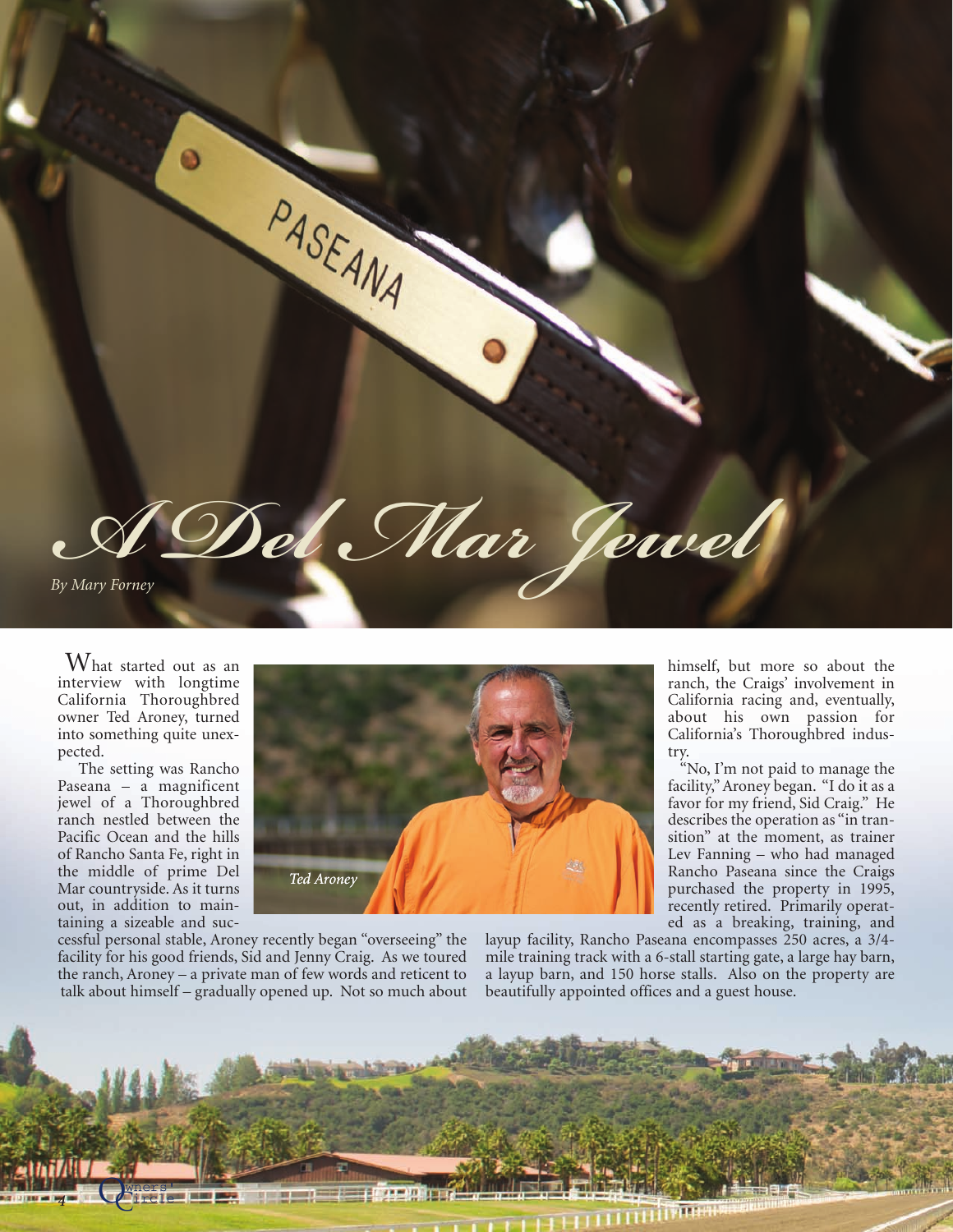The Craigs named the ranch after their champion mare *Paseana*, trained by Ron McAnally, the first champion they ever owned. "Paseana unfortunately had only one foal," said Aroney. "She just couldn't get in foal… we tried everything. Then we sent her to South America, where she came from, and she got in foal. She had a filly by the name of Paseana's Girl."

"There's Morgan Run, Fairbanks Ranch, Del Mar Country Club, Rancho Santa Fe," Aroney said, turning 360 degrees to point out the properties bordering the ranch. "The Craigs live right up there," gesturing to hills overlooking the ranch. "They bought the house from Pete Rozelle about ten years ago."

"All our yearlings – Mr. Craig's and mine – came from Kentucky a year ago, ran around here for a year, grew up – and then we started them in training," said Aroney."What we have here – and this is very important – are 30-acre minimum pastures." He explained, "If you have five acres and try to raise a horse, that's called a backyard horse. He's never going to make it. They have to run in a pack, they chase each other, they cut themselves, they fall down – they have to. You treat one like a backyard horse, baby him, he's going to be nothing."

The Craigs named the ranch after their champion mare *Paseana*, trained by Ron McAnally, the first champion they ever owned. "Paseana unfortunately had only one foal," said Aroney. "She just couldn't get in foal… we tried everything. Then we sent her to South America, where she came from, and she got in foal. She had a filly by the name of Paseana's Girl." He continued, "The Craigs brought Paseana's Girl back here to run, but things went against her. So they bred her to Candy Ride. And now they have a huge two-year-old filly and grand yearling colt!"

The ranch itself has a colorful history. It was originally established as Del Rayo Racing Stables in 1982 by Eugene Klein, who



hired D. Wayne Lukas as trainer and to design the state-of-the art stables. Klein, a successful Southern California businessman, was well known as the owner of the San Diego Chargers from 1966 to 1984. Klein raced several Eclipse-award winning horses, including the great Winning Colors, who was only the third filly in history to win the Kentucky Derby, in 1988.

After Klein's death in 1990, the facility was purchased by Jean-Laurent Andreani, a French restaurateur, for \$27 million. Andreani spent millions on bloodstock at auction, but within a couple of years the stable's finances collapsed, his horses were dispersed, and the training center fell into disuse. After several years in bank repossession, the facility was purchased by Sid and Jenny

Craig for \$6 million, and renamed Rancho Paseana.

These days Aroney's and the Craigs' focus and hopes rest with their stallion, Candy Ride, an undefeated Argentinean racehorse the Craigs purchased in 2003, that remained undefeated in the U.S., and who went on to win the million dollar Pacific Classic. Between them, the Craigs and Aroney own approximately 80 percent of the stallion today.

"I introduced Mr. Craig to Ron McAnally, who found the mare Paseana for him in Argentina. Ron could always spot the good ones down there. So, then we got a call about this horse called Candy Ride, who at that time was three for three. He sent us tapes up here," Aroney continued, "and we watched the

The setting was Rancho Paseana – a magnificent jewel of a Thoroughbred ranch nestled between the Pacific Ocean and the hills of Rancho Santa Fe, right in the middle of prime Del Mar countryside.



ircle *<sup>5</sup>* Owners'

 $\mathfrak{C}$